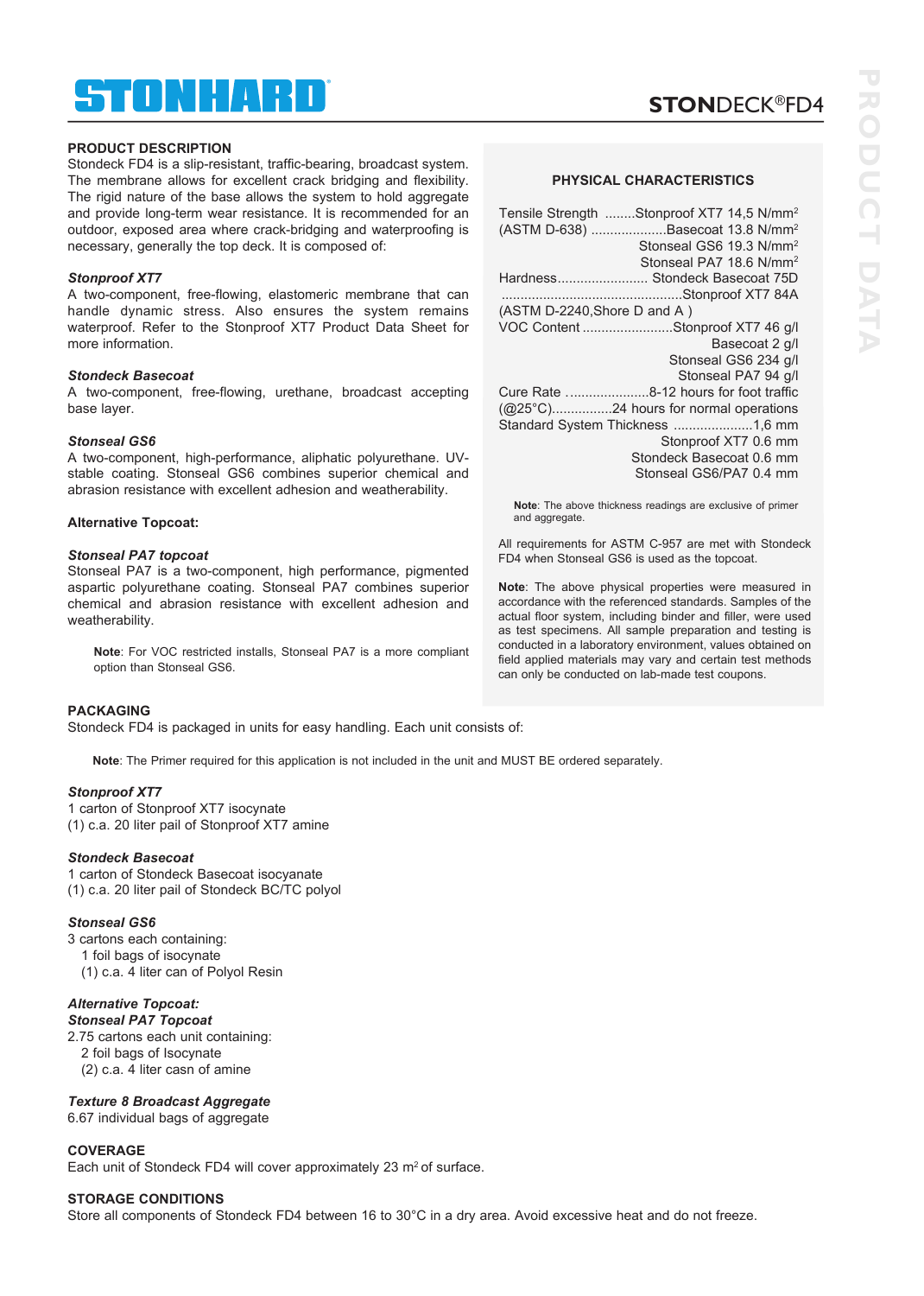## **COLOR**

Stondeck FD4 is available in 8 standard colors. Refer to the Stondeck Topcoat Color Sheet. Custom colors are available upon request.

## **SUBSTRATE**

Stondeck FD4, in conjunction with the proper primers, is suitable for application over properly prepared concrete, metal or wood. For questions regarding other possible substrates or an appropriate primer, contact your local Stonhard representative or technical service.

## **SUBSTRATE PREPARATION**

Proper preparation is critical to ensure an adequate bond and system performance. The substrate must be dry and properly prepared utilizing mechanical methods. Questions regarding substrate preparation should be directed to your local Stonhard representative or Technical Service.

## **TREATMENT OF JOINTS AND CRACKS**

All guidelines and recommendations found in both ASTM C-1127, Standard Guide for Use of High Solids Content, Cold Liquid-Applied Elastomeric Waterproofing Membrane with an Integral Wearing Surface and ASTM C-1193, Standard Guide for use of Joint Sealants should be followed.

**Note**: Refer to Engineering Details on the Resource Center for more information. These details relate directly to ASTM C-1127.

## **Expansion and Isolation Joints on All Deck Levels**

These joints are designed to handle significant structural movement. Typical membrane/wear surface systems are unable to bridge the amount of movement present in these joints and the system should be terminated on either side of the joint and the joint sealant system utilized to address the joint finish.

Larger joints greater than c.a. 38 mm typically require a mechanical joint. Contact technical service for specific recommendations.

## *Hairline Cracks and Cold Seams*

Hairline cracks (less than 1.6 mm) in width and substrate cold seams are cleaned well and filled with Stonproof XT7 to a width of c.a. 76 mm on either side of the crack or seam.

- Cracks and cold seams are cleaned out well to remove loose particles.
- Stonproof XT7 is mixed and applied filling the joint with a minimum of 0,8 mm of membrane.

## *Cracks Wider than 1.6 mm and Control/Expansion Joints Less than 25,4 mm in Width*

Wider cracks and control joints are pre-filled with a sealant to ensure the membrane layer is uniform across the crack area.

- Cracks larger than 1.6 mm are routed out and then filled with a high performance medium-modulus non-sag polyurethane sealant ensuring the filled sealant is flush with the concrete level, but not running out onto the deck surface. Please consult the technical service to for the proper sealant recommendation.
- Control joints are detailed with backer rod and filled with a high performance medium-modulus non-sag polyurethane sealant ensuring the filled sealant is flush with the concrete level, but not running out onto the deck surface.
- Once the sealant is cured, Stonproof XT7 is applied to a width of c.a. 76 mm on either side of the crack/joint over the primed area to a thickness of 0,8 mm.

**Note**: All control joints located on exposed upper decks must be honored utilizing an appropriate sealant. The deck membrane system must not be applied over the joints in these areas.

## *Flashing*

Flashing utilizing Stonproof XT7 and appropriate engineering fabric will be utilized where indicated on drawings.

For further questions regarding Stonproof XT7 application, please refer to the Stonproof XT7 Product Data or contact the technical service team.

## **PRIMING**

For standard applications of Stondeck FD4, primer is required prior to the application of Stonproof XT7. HT Primer or stonchem Primer is the required primer. Refer to the Stonproof XT7 product data sheet for further details.

## **MIXING**

- Proper mixing is critical for the product to exhibit the proper application properties, cure properties and ultimate physical properties.
- Mechanical mixing using a slow-speed drill and a mixing blade.
- See Stondeck FD4 Directions for further details.

## **APPLYING**

- For optimal working conditions, install Stondeck FD4 when the material and substrate temperature is between 16 to 30°C. The cure time and application properties of the material are severely affected at temperatures outside of this range.
- Material must be applied immediately after mixing.
- Area must be primed using HT Primer or Stonchem Epoxy Primer. Allow primer to cure
- Apply Stonproof XT7 with a 0,8 mm squeegee.
- Backroll the material with a nap roller.